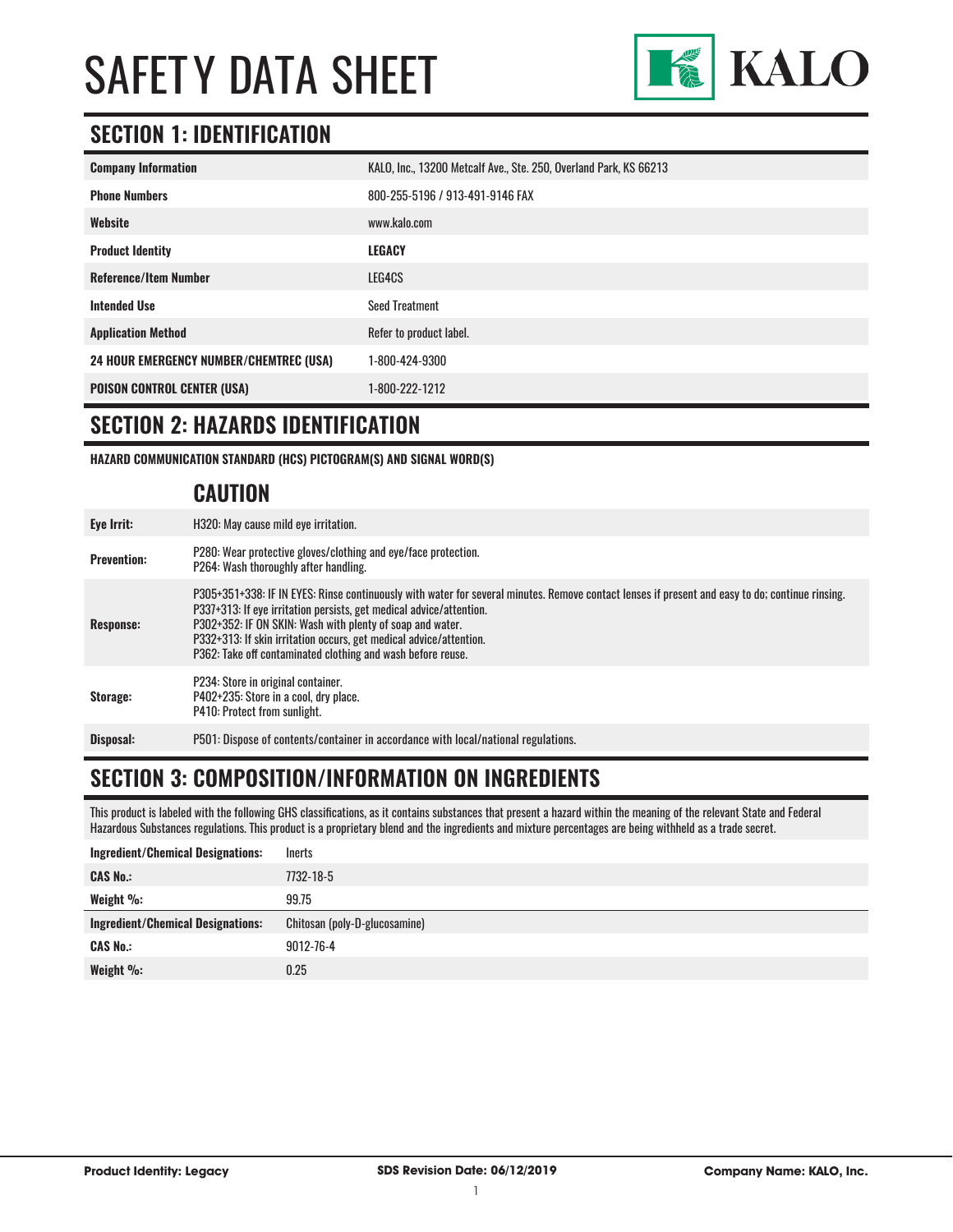

#### **SECTION 4: FIRST AID MEASURES**

#### **[DESCRIPTIONS]**

| General:     | In all cases of doubt, or when symptoms persist, seek medical attention. Never give anything by mouth to an unconscious person.                                                                                                         |
|--------------|-----------------------------------------------------------------------------------------------------------------------------------------------------------------------------------------------------------------------------------------|
| Inhalation:  | Remove to fresh air. Keep patient warm and at rest. If breathing is irregular or stopped, give artificial respiration. If unconscious, place in the recovery<br>position and obtain immediate medical attention. Give nothing by mouth. |
| Eyes:        | Irrigate copiously with clean fresh water for at least 10 minutes, holding the eyelids apart and seek medical attention.                                                                                                                |
| <b>Skin:</b> | Remove contaminated clothing. Wash skin thoroughly with soap and water or use a recognized skin cleanser. Do NOT use solvents or thinners.                                                                                              |
| Ingestion:   | If accidentally swallowed, obtain immediate medical attention. Keep at rest. Do NOT induce vomiting.                                                                                                                                    |
|              | [MOST IMPORTANT SYMPTOMS AND EFFECTS, BOTH ACUTE AND DELAYED]                                                                                                                                                                           |
| Overview:    | No adverse symptoms or effects anticipated under normal handling conditions. See Section 2 for further details.                                                                                                                         |
| Eyes:        | May cause mild eve irritation.                                                                                                                                                                                                          |
| Ingestion:   | Not considered to be significant.                                                                                                                                                                                                       |
| Skin:        | May dry the skin if chronic (daily exposures) are encountered.                                                                                                                                                                          |

#### **SECTION 5: FIREFIGHTING MEASURES**

**Extinguishing Media:** Alcohol resistant foam, CO2 , powder, or water spray. Do not use water jet. Special Hazards:<br>
Special Hazards:<br>
Special Hazards:<br>
Special Hazards:<br>
Special Hazards: also be formed. Never use welding or cutting torches on or near container, even if empty. **Advice For Firefighters:** Evacuate area. Prevent contamination from run-off of adjacent areas, streams, drinking water and sewers. Do not flush down sewers or other drainage systems. Exposed firefighters must wear standard protective equipment and in enclosed areas self-contained breathing apparatus. Use water-spray to cool fire-exposed surfaces and personnel.

#### **SECTION 6: ACCIDENTAL RELEASE MEASURES**

| <b>Precautions/Procedures:</b>                                         | Keep all sources of ignition away from spill/release. In case of a major spill or spillage in a confined space evacuate the area and<br>check vapor levels.                                                                                                                                                                                                                                                                                                                                                                                                                                                                                                               |
|------------------------------------------------------------------------|---------------------------------------------------------------------------------------------------------------------------------------------------------------------------------------------------------------------------------------------------------------------------------------------------------------------------------------------------------------------------------------------------------------------------------------------------------------------------------------------------------------------------------------------------------------------------------------------------------------------------------------------------------------------------|
| <b>Environmental Precautions:</b>                                      | Do not allow spills to enter drains or water courses.                                                                                                                                                                                                                                                                                                                                                                                                                                                                                                                                                                                                                     |
| <b>Methods and Material For</b><br><b>Containment and Cleaning Up:</b> | Ventilate the area and avoid breathing vapors. Take the personal protective measures listed in Section 8. Contain and absorb spillage<br>with non-combustible materials (e.g. sand/earth/vermiculite). Place in closed containers outside buildings and dispose of according<br>to the Waste Regulations (see Section 13). Clean, preferably with a detergent. Do not use solvents. Do not allow spills to enter drains<br>or water courses. If drains, sewers, streams or lakes are contaminated, inform the local water company immediately. In the case of<br>contamination of rivers, streams, or lakes, the Environmental Protection Agency should also be informed. |

#### **SECTION 7: HANDLING AND STORAGE**

| <b>Precautions For Safe Handling:</b> | Do not get in eyes, on skin, or on clothing. Do not breathe vapors or mists. Keep container closed. Use only with adequate<br>ventilation. Use good personal hygiene practices. Wash hands before eating, drinking, smoking. Remove contaminated clothing<br>and wash before reuse. Destrov contaminated belts and shoes and other items that cannot be decontaminated. Have evewash<br>accessible to use in handling area. See Section 2 for further details. |
|---------------------------------------|----------------------------------------------------------------------------------------------------------------------------------------------------------------------------------------------------------------------------------------------------------------------------------------------------------------------------------------------------------------------------------------------------------------------------------------------------------------|
| <b>Conditions For Safe Storage:</b>   | Store in original package in a cool, dry place. Avoid repeated freeze/thaw cycles. Open package only when ready to use. Use before<br>expiration date printed on package. See Section 2 for further details.                                                                                                                                                                                                                                                   |
| <b>Incompatible Materials:</b>        | Some seed applied chemicals, including fungicides, may be harmful to the bacteria in this product. See product label for further<br>information on the use of fungicides or other chemicals in conjunction with seed treatment.                                                                                                                                                                                                                                |
| <b>Specific End Use(s):</b>           | Refer to package label.                                                                                                                                                                                                                                                                                                                                                                                                                                        |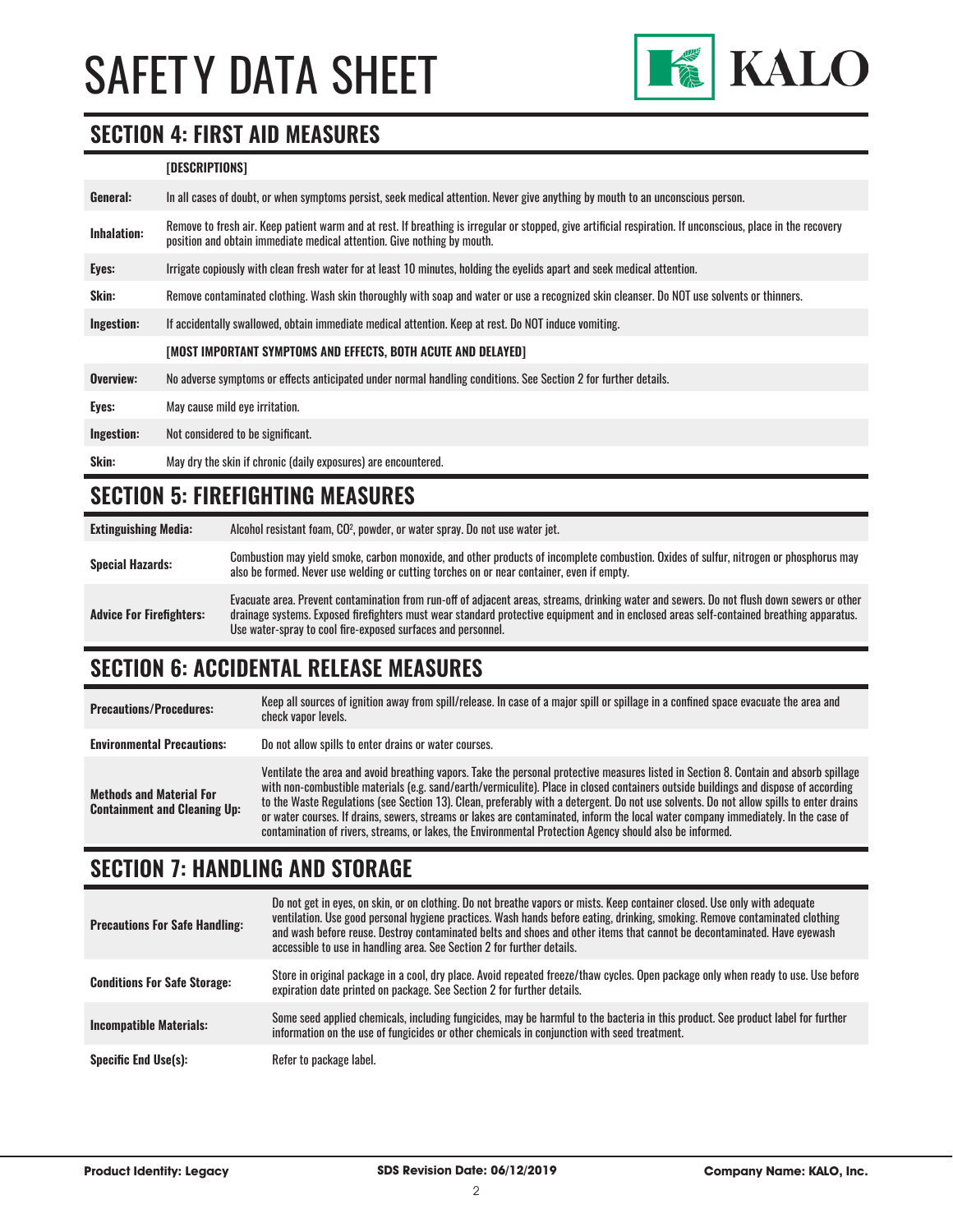

### **SECTION 8: EXPOSURE CONTROLS/PERSONAL PROTECTION**

| <b>Exposure Data:</b>        | This product contains no ingredients (at greater than 0.1%) with established limits for exposure under OSHA, ACGIH and/or NIOSH.                     |
|------------------------------|------------------------------------------------------------------------------------------------------------------------------------------------------|
| <b>Carcinogen Data:</b>      | This product contains no ingredients (at greater than 0.1%) that are suspected of being or known to be a carcinogen under OSHA. NTP or IARC.         |
|                              | <b>[PERSONAL PROTECTIVE EQUIPMENT]</b>                                                                                                               |
| <b>Respiratory:</b>          | Wear a dust mask when working in dusty conditions. Standard household ventilation should be adequate.                                                |
| Eyes:                        | The use of dust proof goggles when using this product is recommended.                                                                                |
| Skin:                        | Overalls, which cover the body, arms, and legs, should be worn. Skin should not be exposed. All parts of the body should be washed after<br>contact. |
| <b>Equipment Cleaning:</b>   | Clean application equipment with detergent and water after use.                                                                                      |
| <b>Other Work Practices:</b> | See technical data sheet.                                                                                                                            |

### **SECTION 9: PHYSICAL AND CHEMICAL PROPERTIES**

| Appearance:                                       | Light Brownish-Yellow Liquid                 |
|---------------------------------------------------|----------------------------------------------|
| Odor:                                             | <b>Slight Odor</b>                           |
| <b>Odor Threshold:</b>                            | <b>Not Measured</b>                          |
| pH:                                               | $5.0 - 7.0$                                  |
| <b>Specific Gravity:</b>                          | 1.07 q/ml @ 20°C (estimated from components) |
| <b>Flashpoint and Method:</b>                     | Non-Flammable                                |
| <b>Solubility in Water:</b>                       | $100\%$ v/v                                  |
| Viscosity (cSt):                                  | <b>Not Measured</b>                          |
| <b>VOC%:</b>                                      | <b>Not Measured</b>                          |
| Vapor Pressure (Pa):                              | Approx. 21 mm Hg (estimated from components) |
| <b>Vapor Density:</b>                             | 1.8 (air=1) (estimated from components)      |
| Density:                                          | <b>Not Measured</b>                          |
| <b>Melting/Freezing Points:</b>                   | <b>Liquid at Room Temperature</b>            |
| Initial Boiling Point/Range (°F/°C):              | 212ºF (at NTP) (estimated from components)   |
| <b>Flammability (Solid, Gas):</b>                 | <b>Not Measured</b>                          |
| <b>Upper Flammability/Explosive Limits:</b>       | <b>Not Measured</b>                          |
| Lower Flammability/Explosive Limits:              | <b>Not Measured</b>                          |
| <b>Decomposition Temperature:</b>                 | <b>Not Measured</b>                          |
| <b>Auto-Ignition Temperature:</b>                 | <b>Not Measured</b>                          |
| Partition Co-Efficient n-octanol/water (Log Kow): | <b>Not Measured</b>                          |
| <b>Evaporation Rate (Water=1):</b>                | 1                                            |
| <b>Molecular Weight:</b>                          | Mixture                                      |
| <b>Volatility:</b>                                | < 1%                                         |
| Other:                                            | No other relevant information.               |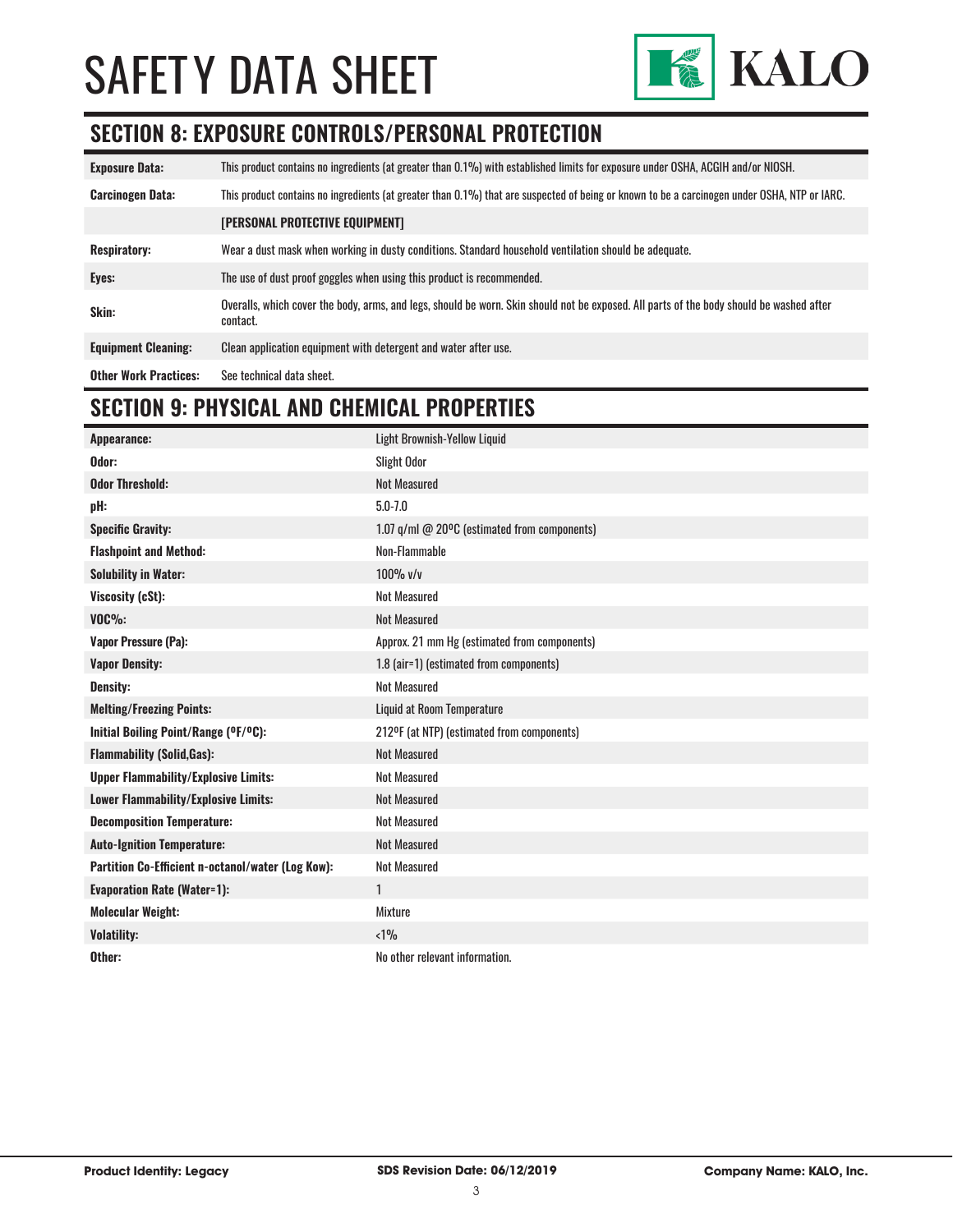

### **SECTION 10: STABILITY AND REACTIVITY**

| <b>Reactivity:</b>                       | Not chemically reactive.                                                                                                                                                                                                        |
|------------------------------------------|---------------------------------------------------------------------------------------------------------------------------------------------------------------------------------------------------------------------------------|
| <b>Chemical Stability:</b>               | Stable under normal ambient and anticipated conditions of use.                                                                                                                                                                  |
| <b>Hazardous Reactions:</b>              | Hazardous reactions not anticipated.                                                                                                                                                                                            |
| <b>Conditions To Avoid:</b>              | Extended exposure to high temperatures can cause decomposition. Avoid all possible sources of ignition.                                                                                                                         |
| <b>Incompatible Materials:</b>           | Some seed applied chemicals, including fungicides, may be harmful to the bacteria in this product. See product label for<br>further information on the use of fungicides or other chemicals in conjunction with seed treatment. |
| <b>Hazardous Decomposition Products:</b> | Not anticipated under normal conditions of use.                                                                                                                                                                                 |

#### **SECTION 11: TOXICOLOGICAL INFORMATION**

|                                                                   | [ACUTE TOXICITY ESTIMATE]      |                            |
|-------------------------------------------------------------------|--------------------------------|----------------------------|
| Ingredients:                                                      | Chitosan (poly-D-glucosamine)  |                            |
| Oral LD50mg/kg:                                                   | No Data Available              |                            |
| Skin LD50mg/kg:                                                   | No Data Available              |                            |
| Inhalation Vapor LC50mg/L/4hr:                                    | No Data Available              |                            |
| Inhalation Dust/Mist LC50mg/L/4hr:                                | No Data Available              |                            |
| <b>ITEM</b>                                                       | <b>HAZARD</b>                  | <b>CATEGORY</b>            |
| <b>Acute Toxicity (mouth):</b>                                    | <b>Not Applicable</b>          | $\overline{\phantom{a}}$ . |
| <b>Acute Toxicity (skin):</b>                                     | <b>Not Applicable</b>          | $\overline{\phantom{a}}$   |
| <b>Acute Toxicity (inhalation):</b>                               | <b>Not Applicable</b>          | $\overline{\phantom{a}}$   |
| <b>Skin Corrosion/Irritation:</b>                                 | <b>Not Applicable</b>          |                            |
| <b>Eye Damage/Irritation:</b>                                     | May cause mild eye irritation. | $\overline{\phantom{a}}$ . |
| <b>Sensitization (respiratory):</b>                               | <b>Not Applicable</b>          | $\qquad \qquad -$          |
| <b>Sensitization (skin):</b>                                      | Not Applicable                 | $\overline{\phantom{a}}$   |
| <b>Germ Toxicity:</b>                                             | <b>Not Applicable</b>          | $-$                        |
| <b>Carcinogenicity:</b>                                           | <b>Not Applicable</b>          | $\overline{\phantom{a}}$   |
| <b>Reproductive Toxicity:</b>                                     | <b>Not Applicable</b>          | $\overline{\phantom{a}}$   |
| Specific Target Organ Systemic Toxicity-Single Exposure:          | <b>Not Applicable</b>          | $\overline{\phantom{a}}$ . |
| <b>Specific Target Organ Systemic Toxicity-Repeated Exposure:</b> | Not Applicable                 | $\overline{\phantom{a}}$   |
| <b>Aspiration Hazard:</b>                                         | <b>Not Applicable</b>          | $-$                        |

### **SECTION 12: ECOLOGICAL INFORMATION**

| Toxicity:                              | This product is not expected to be toxic to the aquatic environment. No additional information provided for this product. |
|----------------------------------------|---------------------------------------------------------------------------------------------------------------------------|
| <b>Persistence and Degradability:</b>  | There is no data available on the preparation itself.                                                                     |
| <b>Bioaccumulative Potential:</b>      | Not measured.                                                                                                             |
| <b>Mobility In Soil:</b>               | No data available.                                                                                                        |
| <b>Results of PBT and vPvB Assess:</b> | This product contains no PBT/vPvB chemicals.                                                                              |
| <b>Other Adverse Effects:</b>          | This product contains Rhizobacterial strain(s) that occur(s) naturally in soil.                                           |